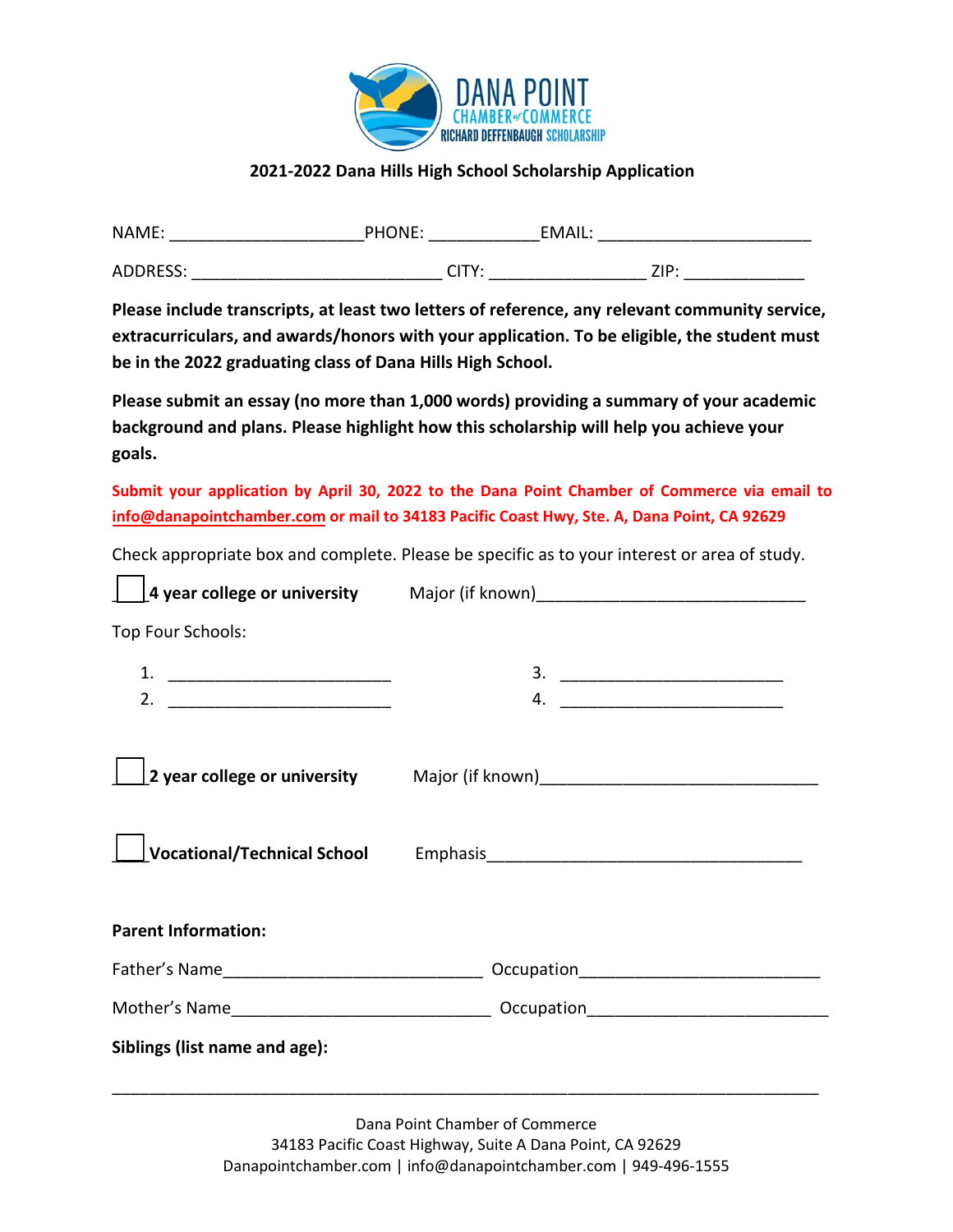

## **2021-2022 Dana Hills High School Scholarship Application**

**Some Scholarships are based on merit and others on financial need. Please comment on any unusual circumstances, which make financial aid necessary.**

**\_\_\_\_\_\_\_\_\_\_\_\_\_\_\_\_\_\_\_\_\_\_\_\_\_\_\_\_\_\_\_\_\_\_\_\_\_\_\_\_\_\_\_\_\_\_\_\_\_\_\_\_\_\_\_\_\_\_\_\_\_\_\_\_\_\_\_\_\_\_\_\_\_\_\_\_\_\_**

|                          | <b>Employment Record:</b>                                                                                                                                                       |                     |  |
|--------------------------|---------------------------------------------------------------------------------------------------------------------------------------------------------------------------------|---------------------|--|
| <b>Employer</b>          | <b>Contact Name</b>                                                                                                                                                             | <b>Phone Number</b> |  |
|                          | Testing (please fill in your scores if you have completed any testing):<br>SAT Reading & Writing: ___________ SAT Math: _________ SAT Essay: _________                          |                     |  |
| ACT: Composite:          | I give my permission for this form to be distributed to organizations/persons who are<br>providing scholarships or awards for consideration to Dana Hills High School Students. |                     |  |
|                          |                                                                                                                                                                                 |                     |  |
| <b>Student Signature</b> |                                                                                                                                                                                 | <b>Date</b>         |  |